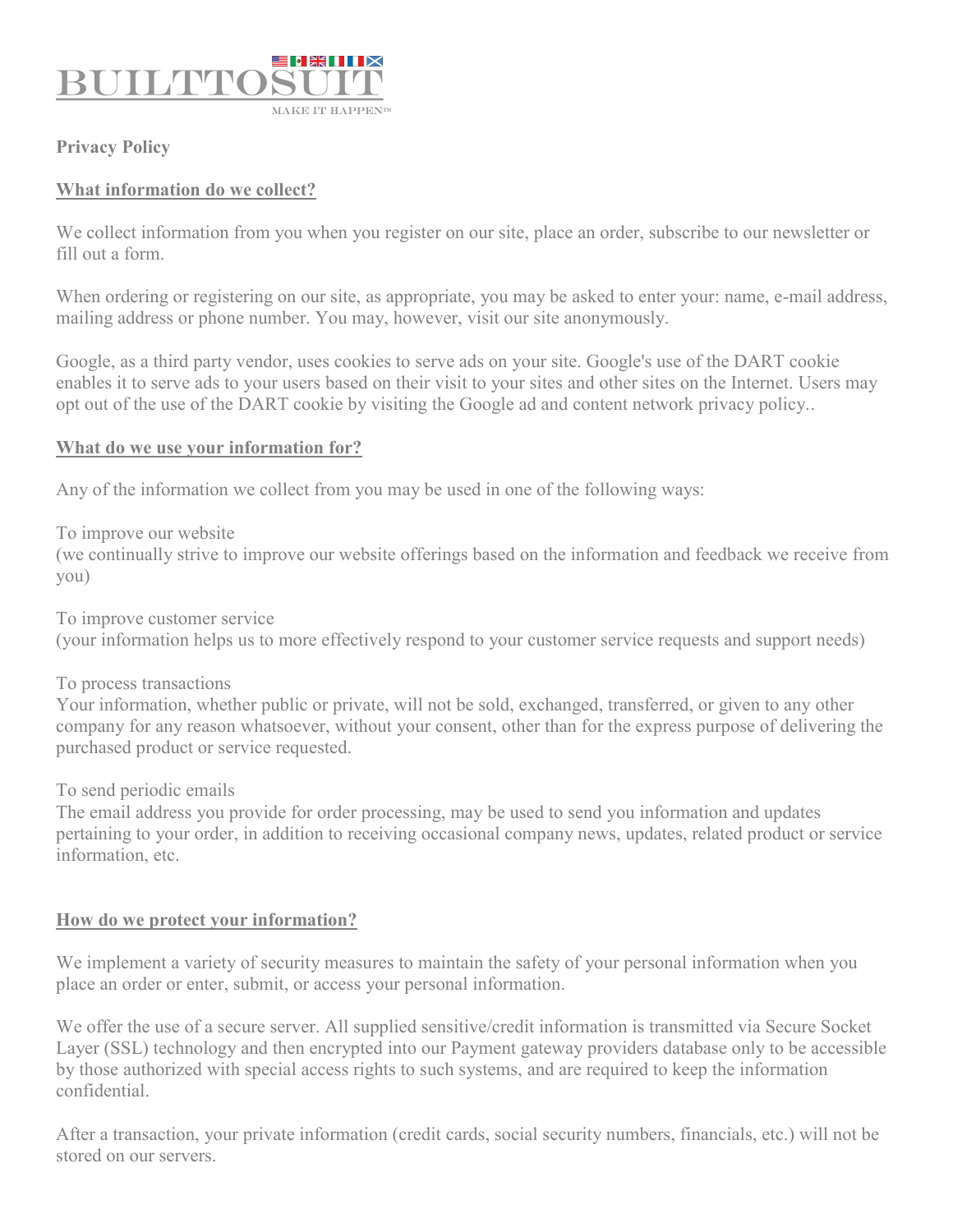# **Do we use cookies?**

Yes (Cookies are small files that a site or its service provider transfers to your computers hard drive through your Web browser (if you allow) that enables the sites or service providers systems to recognize your browser and capture and remember certain information.

# **Do we disclose any information to outside parties?**

We do not sell, trade, or otherwise transfer to outside parties your personally identifiable information. This does not include trusted third parties who assist us in operating our website, conducting our business, or servicing you, so long as those parties agree to keep this information confidential. We may also release your information when we believe release is appropriate to comply with the law, enforce our site policies, or protect ours or others rights, property, or safety. However, non-personally identifiable visitor information may be provided to other parties for marketing, advertising, or other uses.

# **California Online Privacy Protection Act Compliance**

Because we value your privacy we have taken the necessary precautions to be in compliance with the California Online Privacy Protection Act. We therefore will not distribute your personal information to outside parties without your consent.

# **Terms and Conditions**

Please also visit our Terms and Conditions section establishing the use, disclaimers, and limitations of liability governing the use of our website at [http://www.mybuilttosuit.com](http://www.mybuilttosuit.com/)

# **Your Consent**

By using our site, you consent to our [web site privacy policy.](http://www.freeprivacypolicy.com/)

# **Changes to our Privacy Policy**

If we decide to change our privacy policy, we will post those changes on this page, and/or send an email notifying you of any changes.

# **Contacting Us**

If there are any questions regarding this privacy policy you may contact us using the information below.



MAKE IT HAPPEN™ 401 South County Road, #2604 Palm Beach, Florida 33480 United States of America [benjamin@mybuilttosuit.com](mailto:benjamin@mybuilttosuit.com) 561-771-9580 Telephone 407-557-3185 Facsimile [http://www.mybuilttosuit.com](http://www.mybuilttosuit.com/)